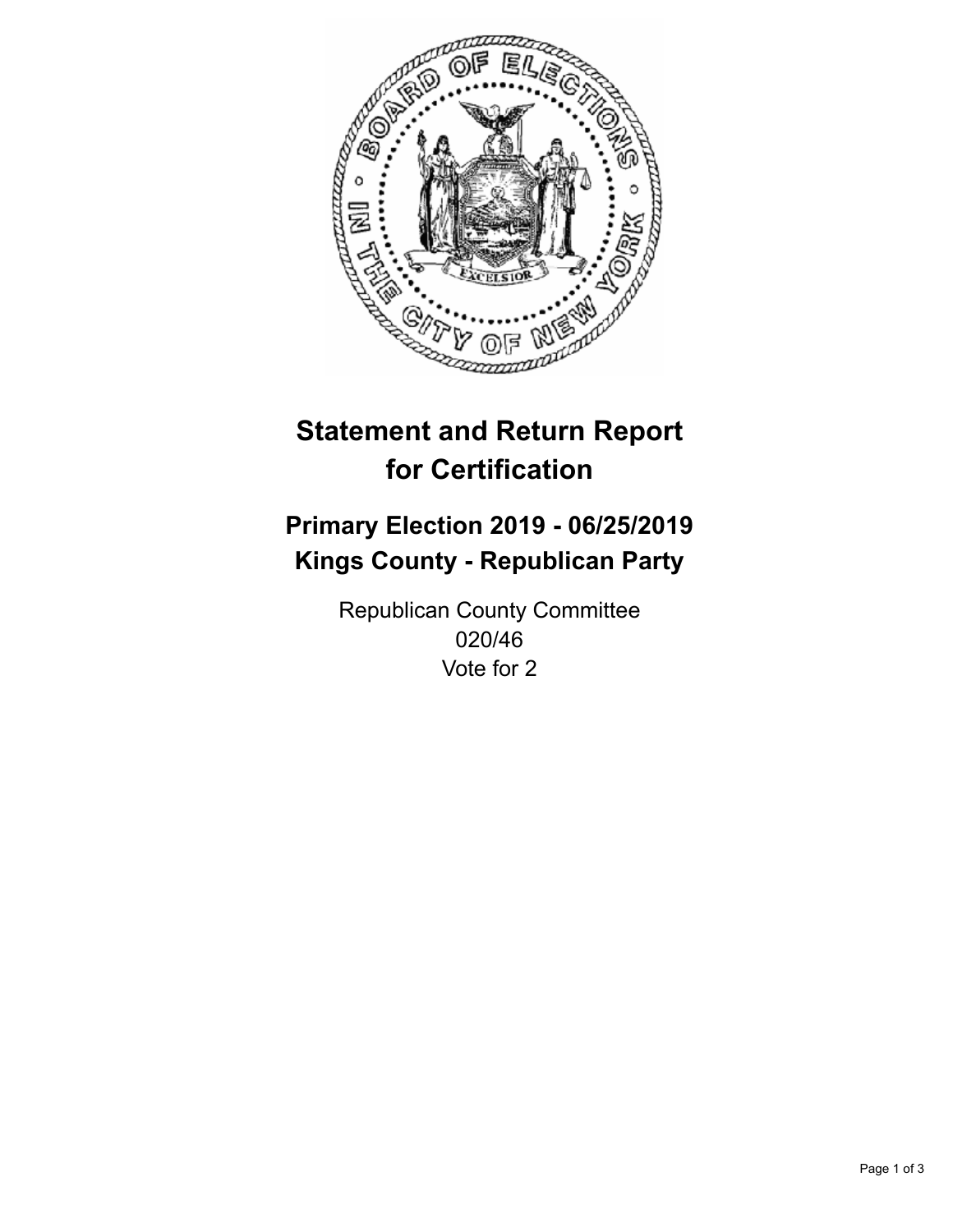

## **Assembly District 46**

| <b>PUBLIC COUNTER</b>                                    | 10       |
|----------------------------------------------------------|----------|
| <b>MANUALLY COUNTED EMERGENCY</b>                        | 0        |
| ABSENTEE / MILITARY                                      | 0        |
| AFFIDAVIT                                                | $\Omega$ |
| <b>Total Ballots</b>                                     | 10       |
| Less - Inapplicable Federal/Special Presidential Ballots | 0        |
| <b>Total Applicable Ballots</b>                          | 10       |
| PATRICIA E. DONOHOE                                      | 4        |
| RODERICK V. MARINO                                       | 3        |
| <b>JOHN RAVALLI</b>                                      | 2        |
| <b>KATHLEEN RAVALLI</b>                                  |          |
| <b>Total Votes</b>                                       | 10       |
| Unrecorded                                               | 10       |